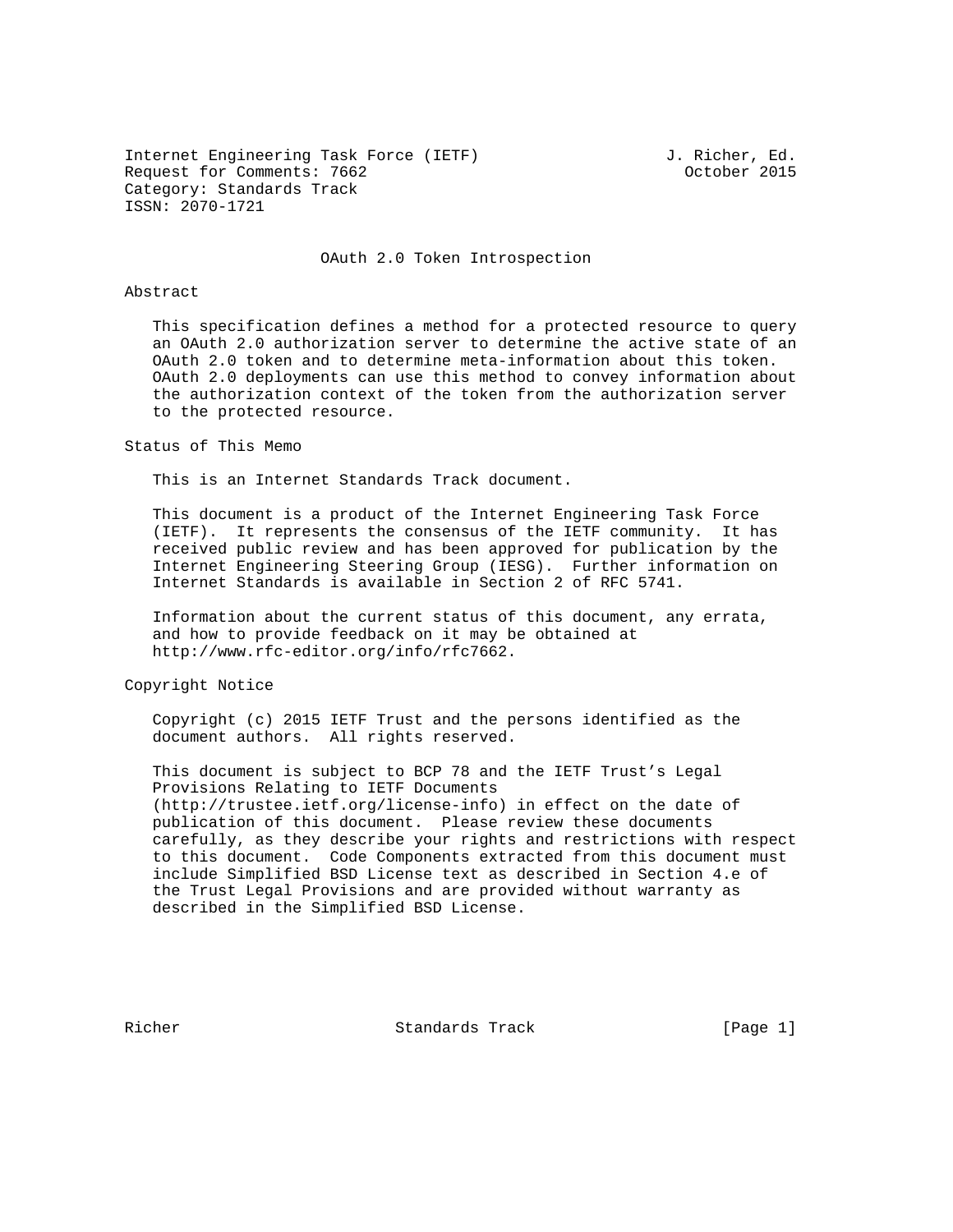Table of Contents

|                  | Introduction                                    | $\mathbf{1} \quad \mathbf{2} \quad \mathbf{3} \quad \mathbf{4} \quad \mathbf{5} \quad \mathbf{6} \quad \mathbf{7} \quad \mathbf{8} \quad \mathbf{9} \quad \mathbf{1} \quad \mathbf{1} \quad \mathbf{1} \quad \mathbf{1} \quad \mathbf{1} \quad \mathbf{1} \quad \mathbf{1} \quad \mathbf{1} \quad \mathbf{1} \quad \mathbf{1} \quad \mathbf{1} \quad \mathbf{1} \quad \mathbf{1} \quad \mathbf{1} \quad \mathbf{1} \quad \mathbf{1} \quad \mathbf{1} \quad \mathbf{1} \quad \mathbf{$ |                                                                                                                                                                                                                                   |  |  |  |  |  |  |  |  |  |              |
|------------------|-------------------------------------------------|---------------------------------------------------------------------------------------------------------------------------------------------------------------------------------------------------------------------------------------------------------------------------------------------------------------------------------------------------------------------------------------------------------------------------------------------------------------------------------------|-----------------------------------------------------------------------------------------------------------------------------------------------------------------------------------------------------------------------------------|--|--|--|--|--|--|--|--|--|--------------|
|                  | Notational Conventions                          |                                                                                                                                                                                                                                                                                                                                                                                                                                                                                       |                                                                                                                                                                                                                                   |  |  |  |  |  |  |  |  |  | 3            |
| 1.2.             |                                                 |                                                                                                                                                                                                                                                                                                                                                                                                                                                                                       |                                                                                                                                                                                                                                   |  |  |  |  |  |  |  |  |  | 3            |
| 2.1              |                                                 |                                                                                                                                                                                                                                                                                                                                                                                                                                                                                       |                                                                                                                                                                                                                                   |  |  |  |  |  |  |  |  |  | 3            |
| 2.1.             | Introspection Request                           |                                                                                                                                                                                                                                                                                                                                                                                                                                                                                       |                                                                                                                                                                                                                                   |  |  |  |  |  |  |  |  |  | 4            |
| 2.2.             | Introspection Response                          |                                                                                                                                                                                                                                                                                                                                                                                                                                                                                       |                                                                                                                                                                                                                                   |  |  |  |  |  |  |  |  |  | 6            |
| 2.3.             |                                                 |                                                                                                                                                                                                                                                                                                                                                                                                                                                                                       |                                                                                                                                                                                                                                   |  |  |  |  |  |  |  |  |  | $\mathsf{R}$ |
| $\overline{3}$ . |                                                 |                                                                                                                                                                                                                                                                                                                                                                                                                                                                                       |                                                                                                                                                                                                                                   |  |  |  |  |  |  |  |  |  | 9            |
| 31               | OAuth Token Introspection Response Registry     |                                                                                                                                                                                                                                                                                                                                                                                                                                                                                       |                                                                                                                                                                                                                                   |  |  |  |  |  |  |  |  |  | 9            |
| 3.1.1.           |                                                 | Registration Template                                                                                                                                                                                                                                                                                                                                                                                                                                                                 |                                                                                                                                                                                                                                   |  |  |  |  |  |  |  |  |  | 10           |
|                  | 3.1.2. Initial Registry Contents                |                                                                                                                                                                                                                                                                                                                                                                                                                                                                                       |                                                                                                                                                                                                                                   |  |  |  |  |  |  |  |  |  | 10           |
| 4.               |                                                 |                                                                                                                                                                                                                                                                                                                                                                                                                                                                                       |                                                                                                                                                                                                                                   |  |  |  |  |  |  |  |  |  | 12.          |
| 5.               |                                                 |                                                                                                                                                                                                                                                                                                                                                                                                                                                                                       |                                                                                                                                                                                                                                   |  |  |  |  |  |  |  |  |  | 14           |
|                  |                                                 |                                                                                                                                                                                                                                                                                                                                                                                                                                                                                       |                                                                                                                                                                                                                                   |  |  |  |  |  |  |  |  |  | 15           |
| 6.1.             | Normative References                            |                                                                                                                                                                                                                                                                                                                                                                                                                                                                                       |                                                                                                                                                                                                                                   |  |  |  |  |  |  |  |  |  | 15           |
| 6.2.             | Informative References                          |                                                                                                                                                                                                                                                                                                                                                                                                                                                                                       |                                                                                                                                                                                                                                   |  |  |  |  |  |  |  |  |  | 16           |
|                  | Appendix A. Use with Proof-of-Possession Tokens |                                                                                                                                                                                                                                                                                                                                                                                                                                                                                       |                                                                                                                                                                                                                                   |  |  |  |  |  |  |  |  |  | 17           |
|                  | Acknowledgements                                |                                                                                                                                                                                                                                                                                                                                                                                                                                                                                       | $\frac{1}{2}$ . The contract of the contract of the contract of the contract of the contract of the contract of the contract of the contract of the contract of the contract of the contract of the contract of the contract of t |  |  |  |  |  |  |  |  |  | 17           |
|                  | Author's Address                                |                                                                                                                                                                                                                                                                                                                                                                                                                                                                                       | the contract of the contract of the contract of the contract of the contract of the contract of the contract of the contract of the contract of the contract of the contract of the contract of the contract of the contract o    |  |  |  |  |  |  |  |  |  | 17           |
|                  |                                                 |                                                                                                                                                                                                                                                                                                                                                                                                                                                                                       |                                                                                                                                                                                                                                   |  |  |  |  |  |  |  |  |  |              |

## 1. Introduction

 In OAuth 2.0 [RFC6749], the contents of tokens are opaque to clients. This means that the client does not need to know anything about the content or structure of the token itself, if there is any. However, there is still a large amount of metadata that may be attached to a token, such as its current validity, approved scopes, and information about the context in which the token was issued. These pieces of information are often vital to protected resources making authorization decisions based on the tokens being presented. Since OAuth 2.0 does not define a protocol for the resource server to learn meta-information about a token that it has received from an authorization server, several different approaches have been developed to bridge this gap. These include using structured token formats such as JWT [RFC7519] or proprietary inter-service communication mechanisms (such as shared databases and protected enterprise service buses) that convey token information.

 This specification defines a protocol that allows authorized protected resources to query the authorization server to determine the set of metadata for a given token that was presented to them by an OAuth 2.0 client. This metadata includes whether or not the token is currently active (or if it has expired or otherwise been revoked), what rights of access the token carries (usually conveyed through OAuth 2.0 scopes), and the authorization context in which the token was granted (including who authorized the token and which client it

Richer Standards Track [Page 2]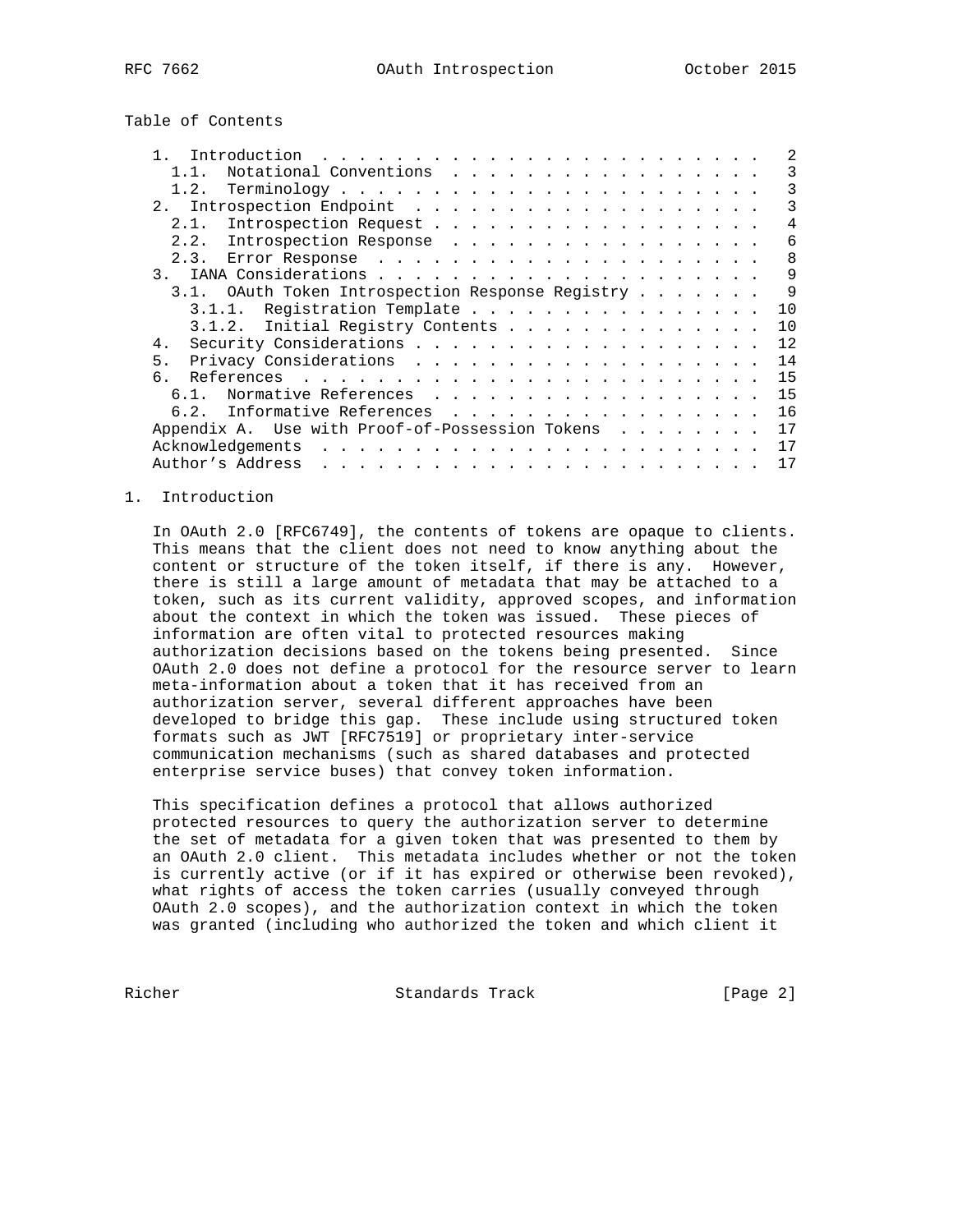was issued to). Token introspection allows a protected resource to query this information regardless of whether or not it is carried in the token itself, allowing this method to be used along with or independently of structured token values. Additionally, a protected resource can use the mechanism described in this specification to introspect the token in a particular authorization decision context and ascertain the relevant metadata about the token to make this authorization decision appropriately.

### 1.1. Notational Conventions

 The key words 'MUST', 'MUST NOT', 'REQUIRED', 'SHALL', 'SHALL NOT', 'SHOULD', 'SHOULD NOT', 'RECOMMENDED', 'NOT RECOMMENDED', 'MAY', and 'OPTIONAL' in this document are to be interpreted as described in [RFC2119].

 Unless otherwise noted, all the protocol parameter names and values are case sensitive.

1.2. Terminology

 This section defines the terminology used by this specification. This section is a normative portion of this specification, imposing requirements upon implementations.

 This specification uses the terms "access token", "authorization endpoint", "authorization grant", "authorization server", "client", "client identifier", "protected resource", "refresh token", "resource owner", "resource server", and "token endpoint" defined by OAuth 2.0 [RFC6749], and the terms "claim names" and "claim values" defined by JSON Web Token (JWT) [RFC7519].

This specification defines the following terms:

Token Introspection

 The act of inquiring about the current state of an OAuth 2.0 token through use of the network protocol defined in this document.

Introspection Endpoint

 The OAuth 2.0 endpoint through which the token introspection operation is accomplished.

2. Introspection Endpoint

 The introspection endpoint is an OAuth 2.0 endpoint that takes a parameter representing an OAuth 2.0 token and returns a JSON [RFC7159] document representing the meta information surrounding the token, including whether this token is currently active. The

Richer Standards Track [Page 3]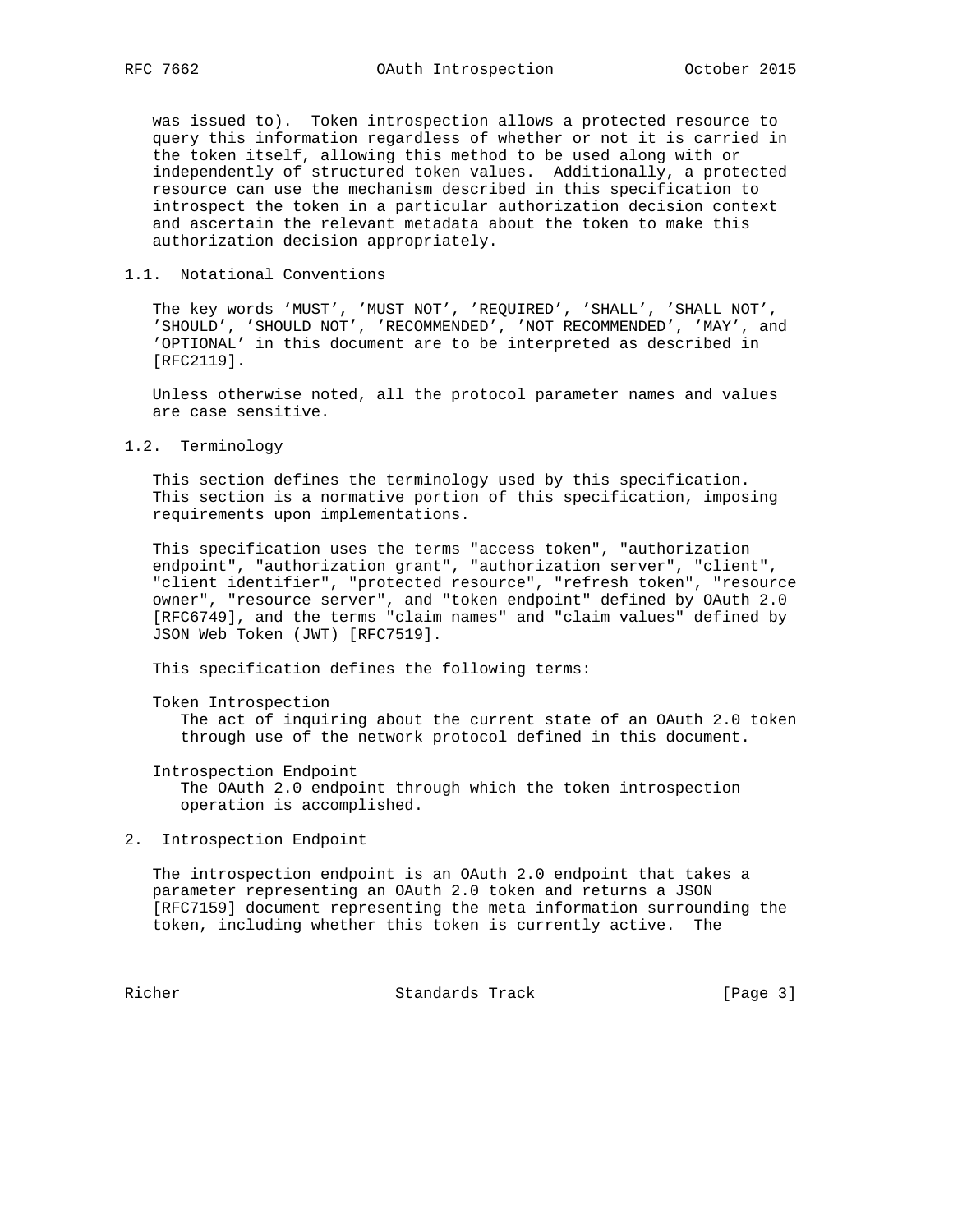definition of an active token is dependent upon the authorization server, but this is commonly a token that has been issued by this authorization server, is not expired, has not been revoked, and is valid for use at the protected resource making the introspection call.

 The introspection endpoint MUST be protected by a transport-layer security mechanism as described in Section 4. The means by which the protected resource discovers the location of the introspection endpoint are outside the scope of this specification.

## 2.1. Introspection Request

 The protected resource calls the introspection endpoint using an HTTP POST [RFC7231] request with parameters sent as "application/x-www-form-urlencoded" data as defined in [W3C.REC-html5-20141028]. The protected resource sends a parameter representing the token along with optional parameters representing additional context that is known by the protected resource to aid the authorization server in its response.

token

 REQUIRED. The string value of the token. For access tokens, this is the "access\_token" value returned from the token endpoint defined in OAuth 2.0 [RFC6749], Section 5.1. For refresh tokens, this is the "refresh\_token" value returned from the token endpoint as defined in OAuth 2.0 [RFC6749], Section 5.1. Other token types are outside the scope of this specification.

## token\_type\_hint

 OPTIONAL. A hint about the type of the token submitted for introspection. The protected resource MAY pass this parameter to help the authorization server optimize the token lookup. If the server is unable to locate the token using the given hint, it MUST extend its search across all of its supported token types. An authorization server MAY ignore this parameter, particularly if it is able to detect the token type automatically. Values for this field are defined in the "OAuth Token Type Hints" registry defined in OAuth Token Revocation [RFC7009].

 The introspection endpoint MAY accept other OPTIONAL parameters to provide further context to the query. For instance, an authorization server may desire to know the IP address of the client accessing the protected resource to determine if the correct client is likely to be presenting the token. The definition of this or any other parameters are outside the scope of this specification, to be defined by service documentation or extensions to this specification. If the authorization server is unable to determine the state of the token

Richer Standards Track [Page 4]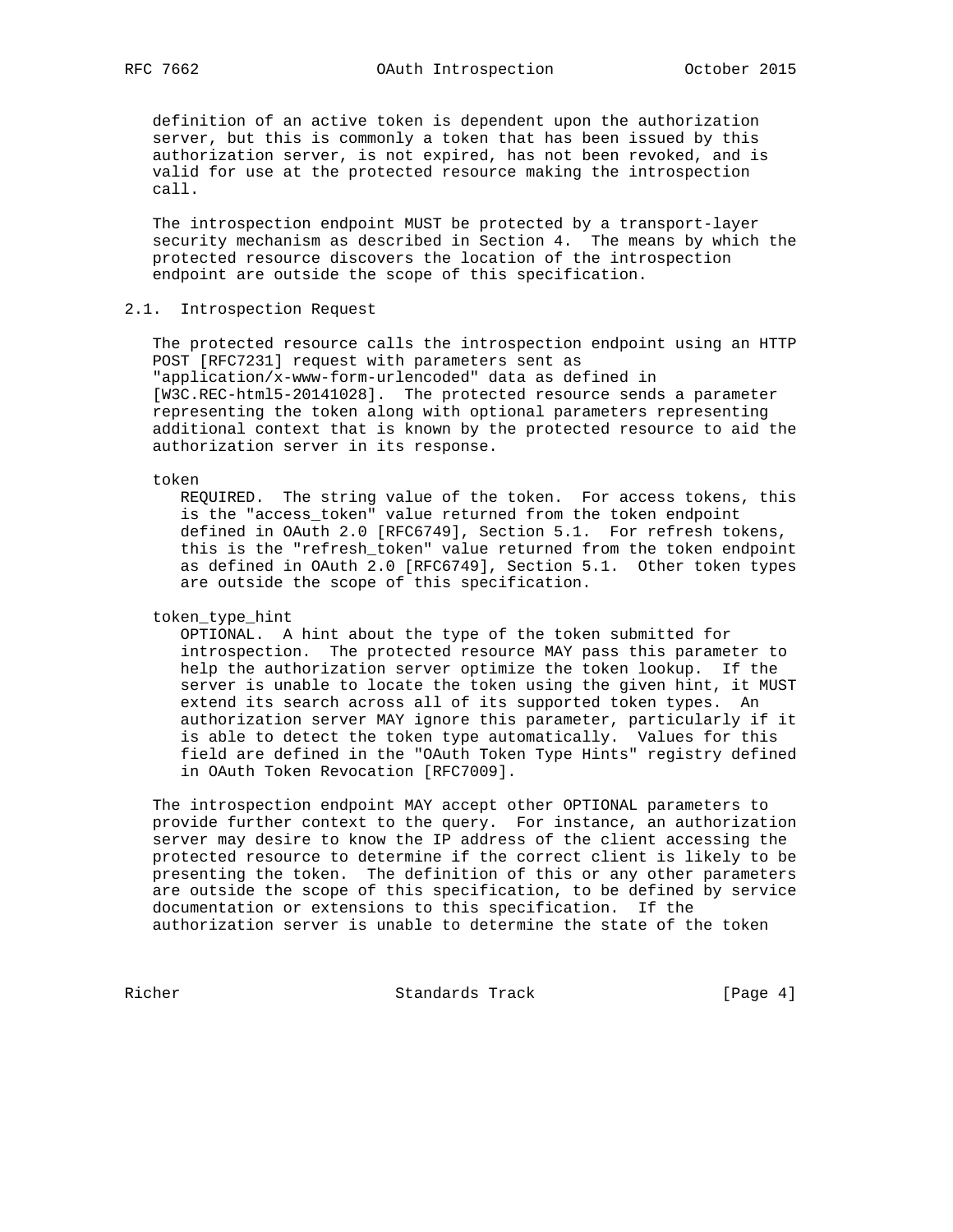without additional information, it SHOULD return an introspection response indicating the token is not active as described in Section 2.2.

 To prevent token scanning attacks, the endpoint MUST also require some form of authorization to access this endpoint, such as client authentication as described in OAuth 2.0 [RFC6749] or a separate OAuth 2.0 access token such as the bearer token described in OAuth 2.0 Bearer Token Usage [RFC6750]. The methods of managing and validating these authentication credentials are out of scope of this specification.

 For example, the following shows a protected resource calling the token introspection endpoint to query about an OAuth 2.0 bearer token. The protected resource is using a separate OAuth 2.0 bearer token to authorize this call.

The following is a non-normative example request:

 POST /introspect HTTP/1.1 Host: server.example.com Accept: application/json Content-Type: application/x-www-form-urlencoded Authorization: Bearer 23410913-abewfq.123483

token=2YotnFZFEjr1zCsicMWpAA

 In this example, the protected resource uses a client identifier and client secret to authenticate itself to the introspection endpoint. The protected resource also sends a token type hint indicating that it is inquiring about an access token.

The following is a non-normative example request:

 POST /introspect HTTP/1.1 Host: server.example.com Accept: application/json Content-Type: application/x-www-form-urlencoded Authorization: Basic czZCaGRSa3F0MzpnWDFmQmF0M2JW

token=mF\_9.B5f-4.1JqM&token\_type\_hint=access\_token

Richer Standards Track [Page 5]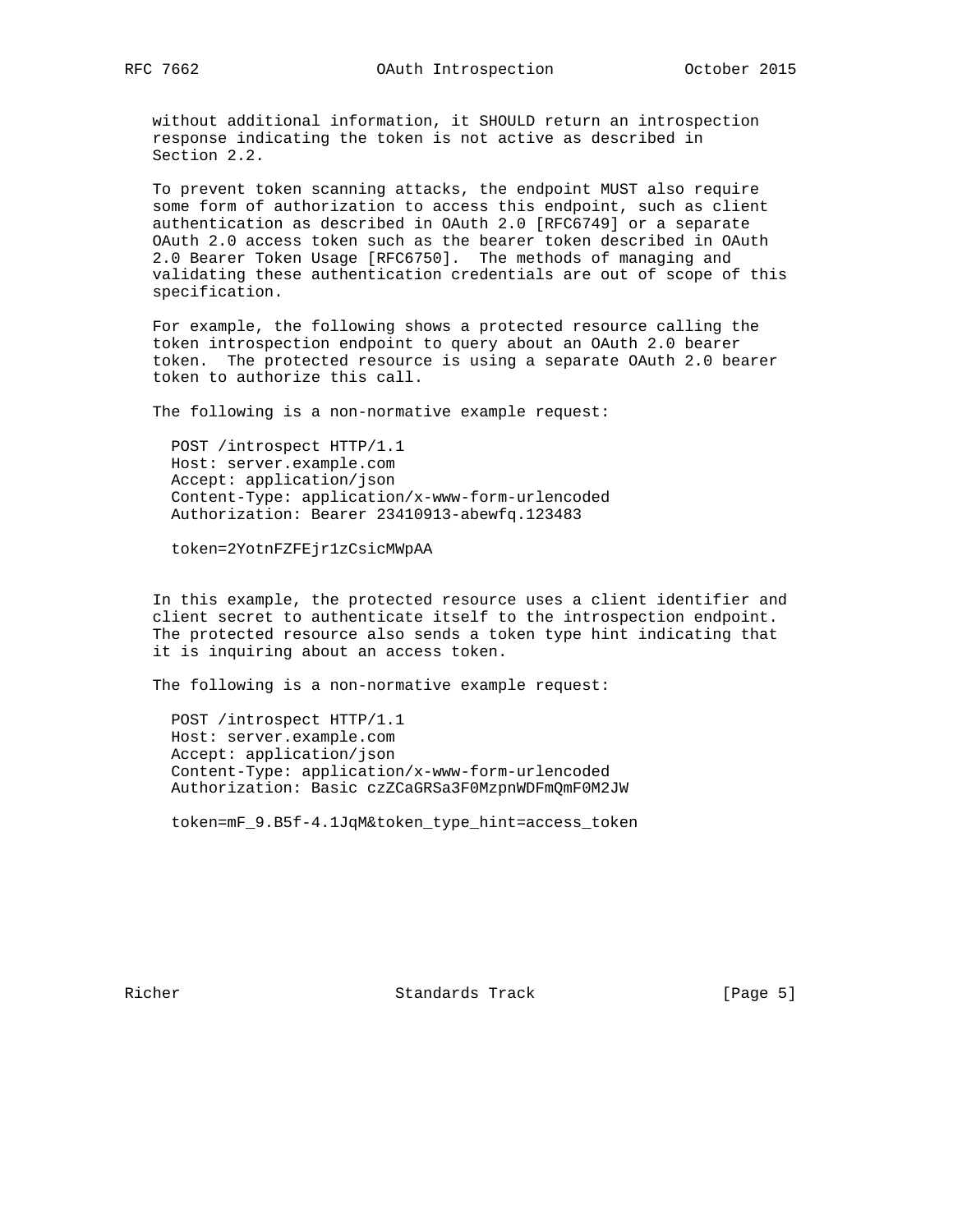### 2.2. Introspection Response

 The server responds with a JSON object [RFC7159] in "application/ json" format with the following top-level members.

### active

 REQUIRED. Boolean indicator of whether or not the presented token is currently active. The specifics of a token's "active" state will vary depending on the implementation of the authorization server and the information it keeps about its tokens, but a "true" value return for the "active" property will generally indicate that a given token has been issued by this authorization server, has not been revoked by the resource owner, and is within its given time window of validity (e.g., after its issuance time and before its expiration time). See Section 4 for information on implementation of such checks.

### scope

 OPTIONAL. A JSON string containing a space-separated list of scopes associated with this token, in the format described in Section 3.3 of OAuth 2.0 [RFC6749].

### client\_id

 OPTIONAL. Client identifier for the OAuth 2.0 client that requested this token.

#### username

 OPTIONAL. Human-readable identifier for the resource owner who authorized this token.

token\_type

 OPTIONAL. Type of the token as defined in Section 5.1 of OAuth 2.0 [RFC6749].

#### exp

 OPTIONAL. Integer timestamp, measured in the number of seconds since January 1 1970 UTC, indicating when this token will expire, as defined in JWT [RFC7519].

### iat

 OPTIONAL. Integer timestamp, measured in the number of seconds since January 1 1970 UTC, indicating when this token was originally issued, as defined in JWT [RFC7519].

#### nbf

 OPTIONAL. Integer timestamp, measured in the number of seconds since January 1 1970 UTC, indicating when this token is not to be used before, as defined in JWT [RFC7519].

Richer Standards Track [Page 6]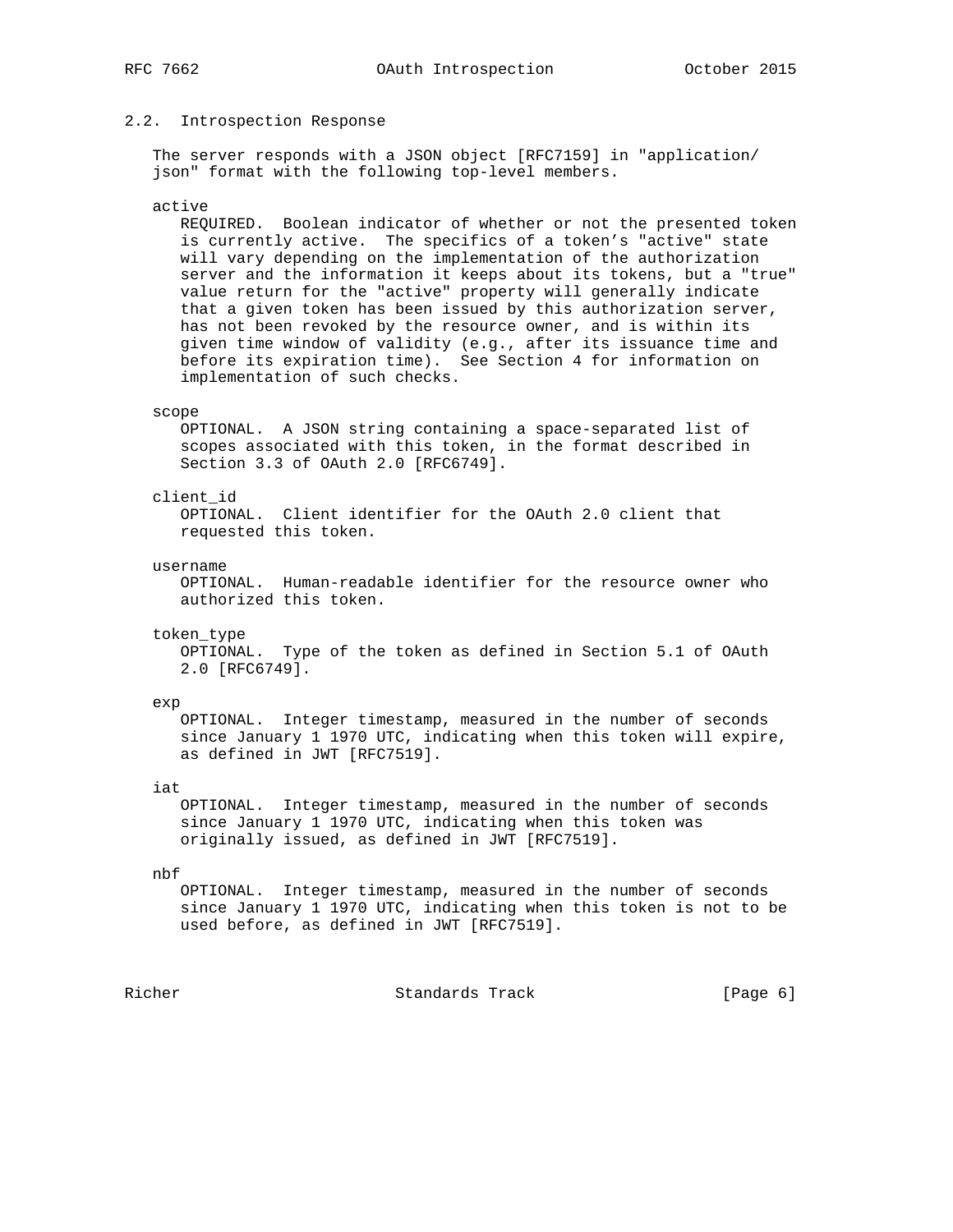sub

 OPTIONAL. Subject of the token, as defined in JWT [RFC7519]. Usually a machine-readable identifier of the resource owner who authorized this token.

aud

 OPTIONAL. Service-specific string identifier or list of string identifiers representing the intended audience for this token, as defined in JWT [RFC7519].

iss

 OPTIONAL. String representing the issuer of this token, as defined in JWT [RFC7519].

jti

 OPTIONAL. String identifier for the token, as defined in JWT [RFC7519].

 Specific implementations MAY extend this structure with their own service-specific response names as top-level members of this JSON object. Response names intended to be used across domains MUST be registered in the "OAuth Token Introspection Response" registry defined in Section 3.1.

 The authorization server MAY respond differently to different protected resources making the same request. For instance, an authorization server MAY limit which scopes from a given token are returned for each protected resource to prevent a protected resource from learning more about the larger network than is necessary for its operation.

 The response MAY be cached by the protected resource to improve performance and reduce load on the introspection endpoint, but at the cost of liveness of the information used by the protected resource to make authorization decisions. See Section 4 for more information regarding the trade off when the response is cached.

Richer Standards Track [Page 7]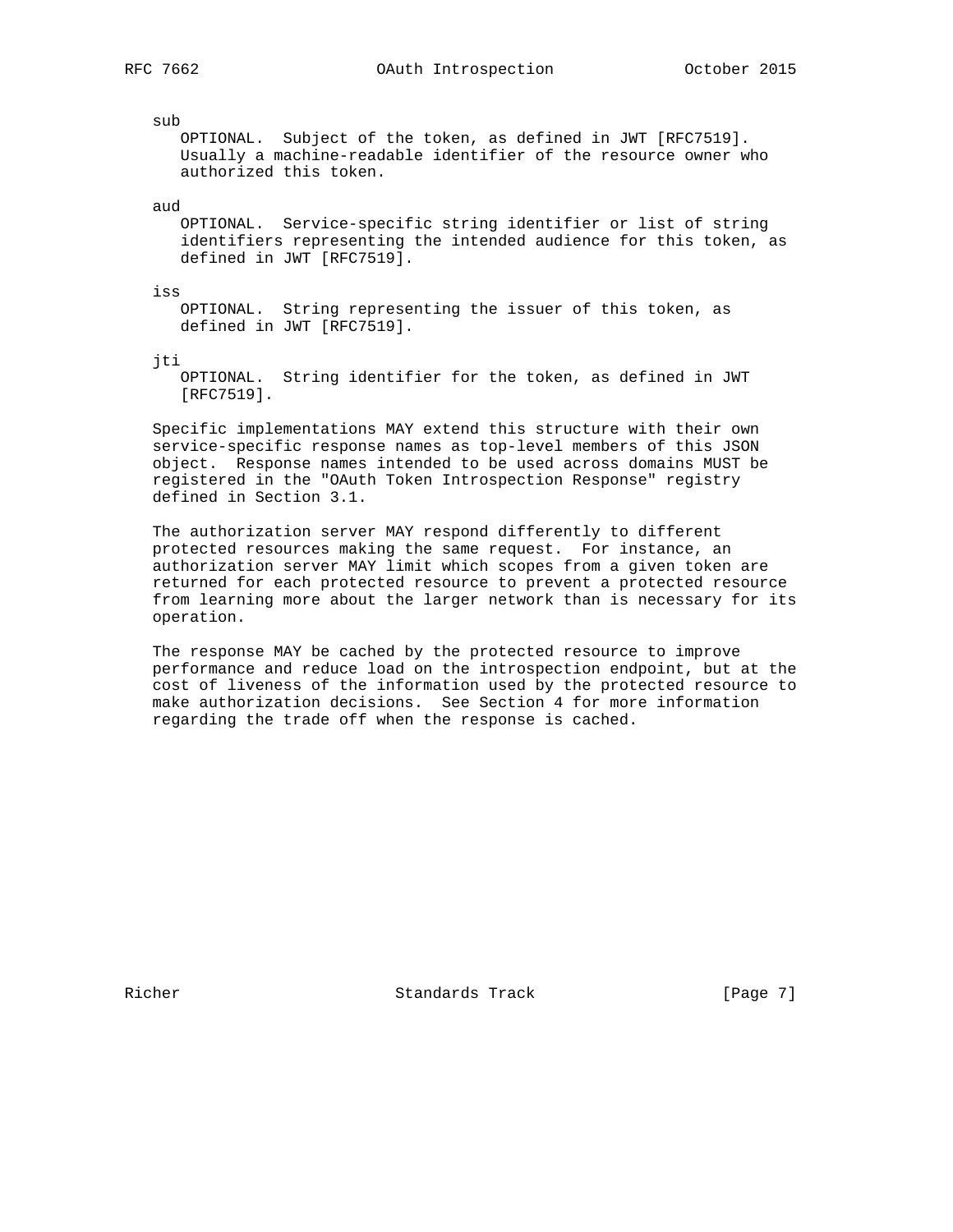```
 For example, the following response contains a set of information
    about an active token:
    The following is a non-normative example response:
      HTTP/1.1 200 OK
      Content-Type: application/json
\left\{\begin{array}{ccc} \end{array}\right\} "active": true,
       "client_id": "l238j323ds-23ij4",
       "username": "jdoe",
       "scope": "read write dolphin",
       "sub": "Z5O3upPC88QrAjx00dis",
       "aud": "https://protected.example.net/resource",
       "iss": "https://server.example.com/",
       "exp": 1419356238,
       "iat": 1419350238,
       "extension_field": "twenty-seven"
      }
```
 If the introspection call is properly authorized but the token is not active, does not exist on this server, or the protected resource is not allowed to introspect this particular token, then the authorization server MUST return an introspection response with the "active" field set to "false". Note that to avoid disclosing too much of the authorization server's state to a third party, the authorization server SHOULD NOT include any additional information about an inactive token, including why the token is inactive.

 The following is a non-normative example response for a token that has been revoked or is otherwise invalid:

```
 HTTP/1.1 200 OK
 Content-Type: application/json
```

```
 {
  "active": false
 }
```
## 2.3. Error Response

 If the protected resource uses OAuth 2.0 client credentials to authenticate to the introspection endpoint and its credentials are invalid, the authorization server responds with an HTTP 401 (Unauthorized) as described in Section 5.2 of OAuth 2.0 [RFC6749].

Richer Standards Track [Page 8]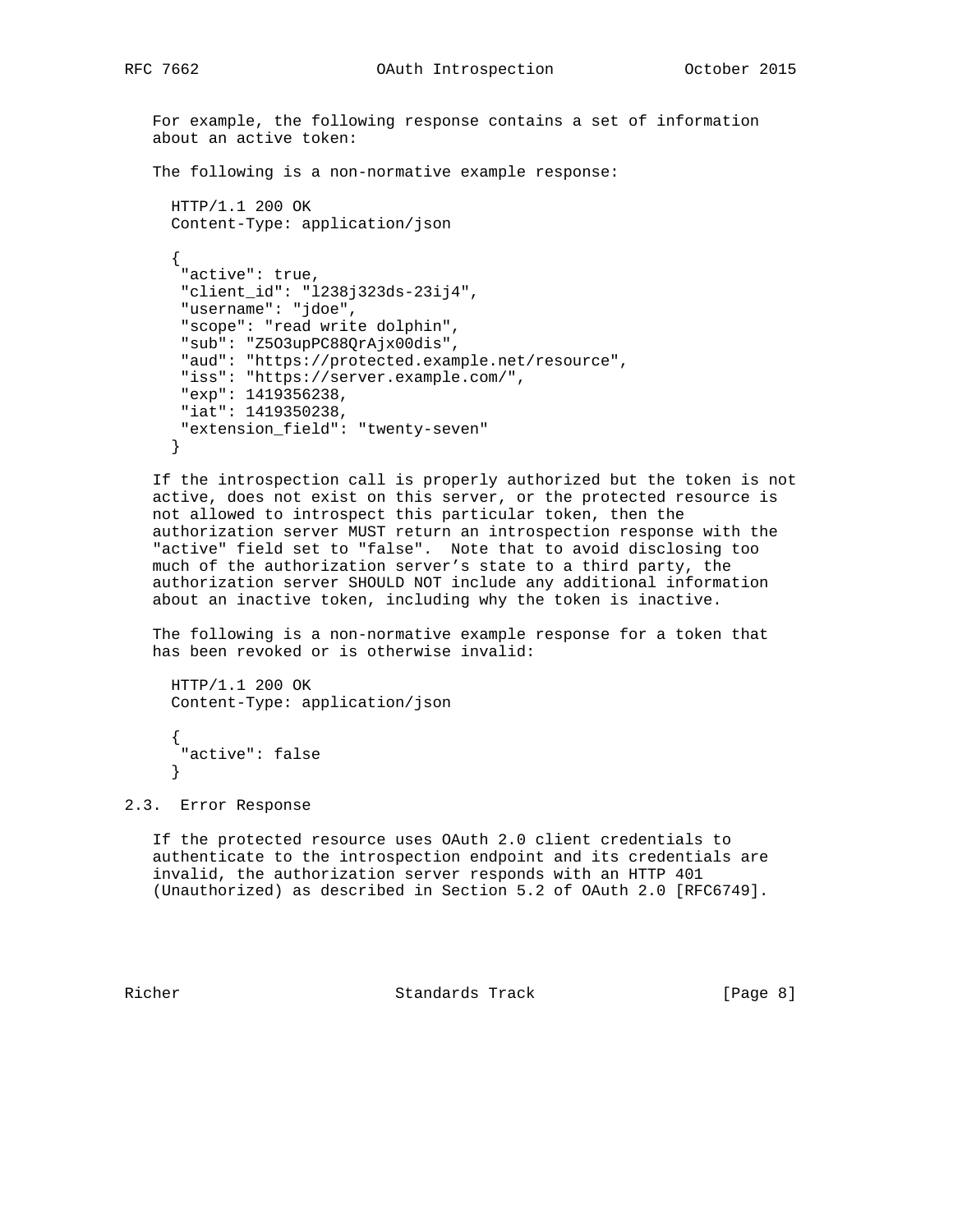If the protected resource uses an OAuth 2.0 bearer token to authorize its call to the introspection endpoint and the token used for authorization does not contain sufficient privileges or is otherwise invalid for this request, the authorization server responds with an HTTP 401 code as described in Section 3 of OAuth 2.0 Bearer Token Usage [RFC6750].

 Note that a properly formed and authorized query for an inactive or otherwise invalid token (or a token the protected resource is not allowed to know about) is not considered an error response by this specification. In these cases, the authorization server MUST instead respond with an introspection response with the "active" field set to "false" as described in Section 2.2.

- 3. IANA Considerations
- 3.1. OAuth Token Introspection Response Registry

 This specification establishes the "OAuth Token Introspection Response" registry.

 OAuth registration client metadata names and descriptions are registered by Specification Required [RFC5226] after a two-week review period on the oauth-ext-review@ietf.org mailing list, on the advice of one or more Designated Experts. However, to allow for the allocation of names prior to publication, the Designated Expert(s) may approve registration once they are satisfied that such a specification will be published.

 Registration requests sent to the mailing list for review should use an appropriate subject (e.g., "Request to register OAuth Token Introspection Response name: example").

 Within the review period, the Designated Expert(s) will either approve or deny the registration request, communicating this decision to the review list and IANA. Denials should include an explanation and, if applicable, suggestions as to how to make the request successful.

 IANA must only accept registry updates from the Designated Expert(s) and should direct all requests for registration to the review mailing list.

Richer Standards Track [Page 9]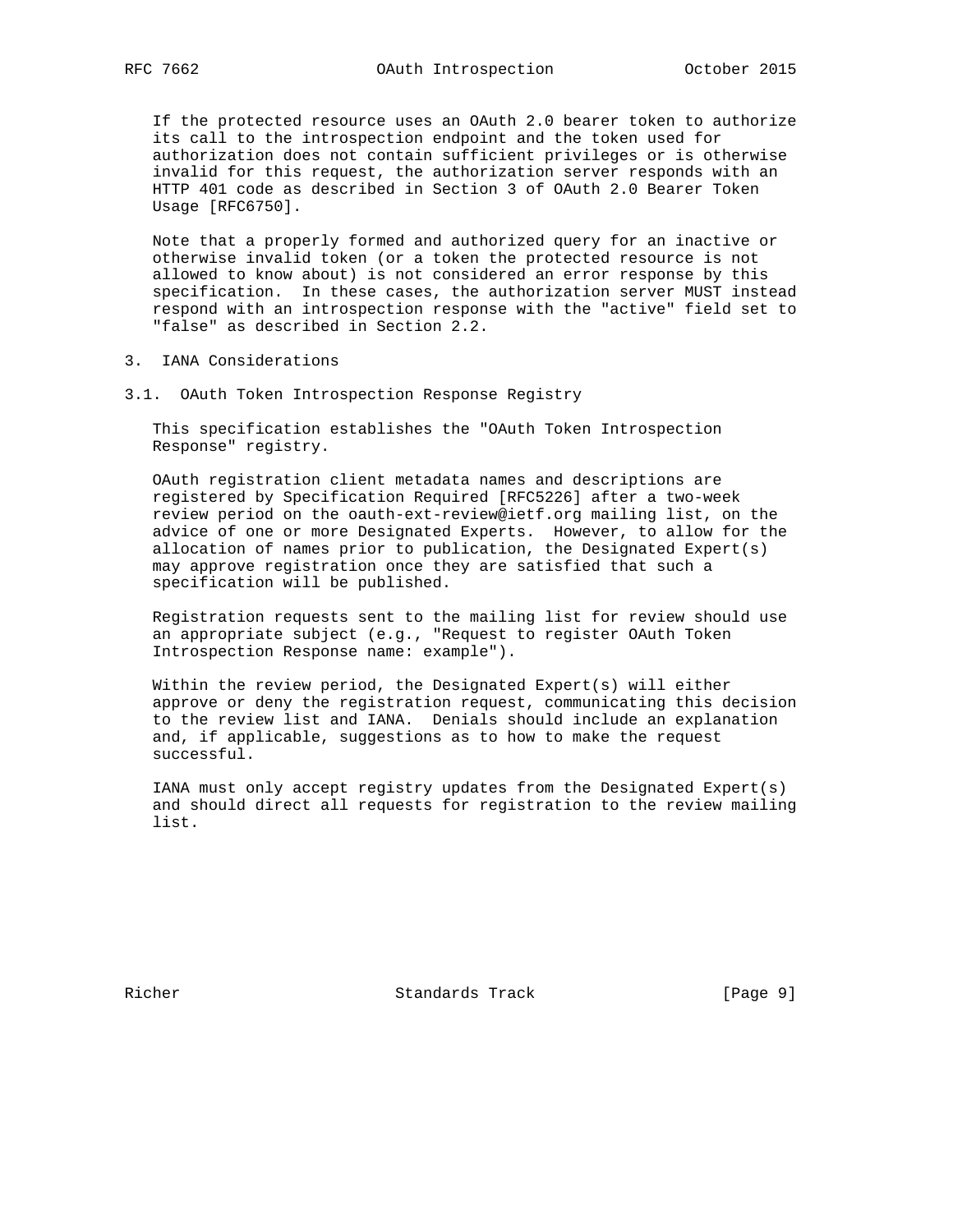## 3.1.1. Registration Template

### Name:

 The name requested (e.g., "example"). This name is case sensitive. Names that match other registered names in a case insensitive manner SHOULD NOT be accepted. Names that match claims registered in the "JSON Web Token Claims" registry established by [RFC7519] SHOULD have comparable definitions and semantics.

```
 Description:
```
 Brief description of the metadata value (e.g., "Example description").

Change controller:

 For Standards Track RFCs, state "IESG". For other documents, give the name of the responsible party. Other details (e.g., postal address, email address, home page URI) may also be included.

Specification document(s):

 Reference to the document(s) that specify the token endpoint authorization method, preferably including a URI that can be used to retrieve a copy of the document(s). An indication of the relevant sections may also be included but is not required.

## 3.1.2. Initial Registry Contents

 The initial contents of the "OAuth Token Introspection Response" registry are as follows:

```
 o Name: "active"
```
- o Description: Token active status
- o Change Controller: IESG
- o Specification Document(s): Section 2.2 of RFC 7662 (this document).

```
 o Name: "username"
```
- o Description: User identifier of the resource owner
- o Change Controller: IESG
- o Specification Document(s): Section 2.2 of RFC 7662 (this document).

```
 o Name: "client_id"
```
- o Description: Client identifier of the client
- o Change Controller: IESG
- o Specification Document(s): Section 2.2 of RFC 7662 (this document).

Richer Standards Track [Page 10]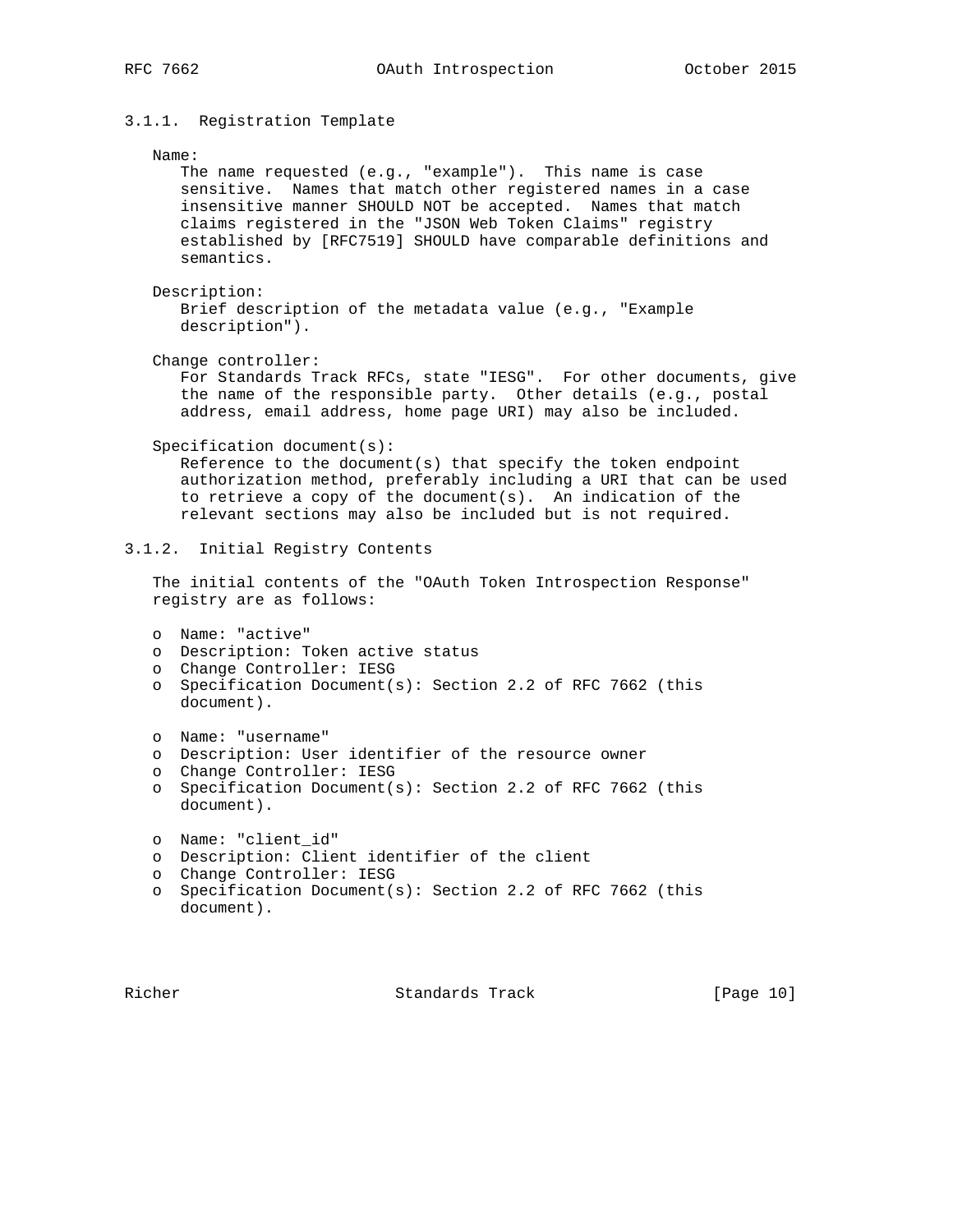# RFC 7662 **OAuth Introspection** October 2015

o Name: "scope"

```
 o Description: Authorized scopes of the token
 o Change Controller: IESG
 o Specification Document(s): Section 2.2 of RFC 7662 (this
   document).
 o Name: "token_type"
 o Description: Type of the token
 o Change Controller: IESG
 o Specification Document(s): Section 2.2 of RFC 7662 (this
   document).
 o Name: "exp"
 o Description: Expiration timestamp of the token
 o Change Controller: IESG
 o Specification Document(s): Section 2.2 of RFC 7662 (this
   document).
 o Name: "iat"
 o Description: Issuance timestamp of the token
 o Change Controller: IESG
 o Specification Document(s): Section 2.2 of RFC 7662 (this
   document).
 o Name: "nbf"
 o Description: Timestamp before which the token is not valid
 o Change Controller: IESG
 o Specification Document(s): Section 2.2 of RFC 7662 (this
   document).
 o Name: "sub"
 o Description: Subject of the token
 o Change Controller: IESG
 o Specification Document(s): Section 2.2 of RFC 7662 (this
   document).
 o Name: "aud"
 o Description: Audience of the token
 o Change Controller: IESG
 o Specification Document(s): Section 2.2 of RFC 7662 (this
   document).
 o Name: "iss"
 o Description: Issuer of the token
 o Change Controller: IESG
 o Specification Document(s): Section 2.2 of RFC 7662 (this
   document).
```
Richer Standards Track [Page 11]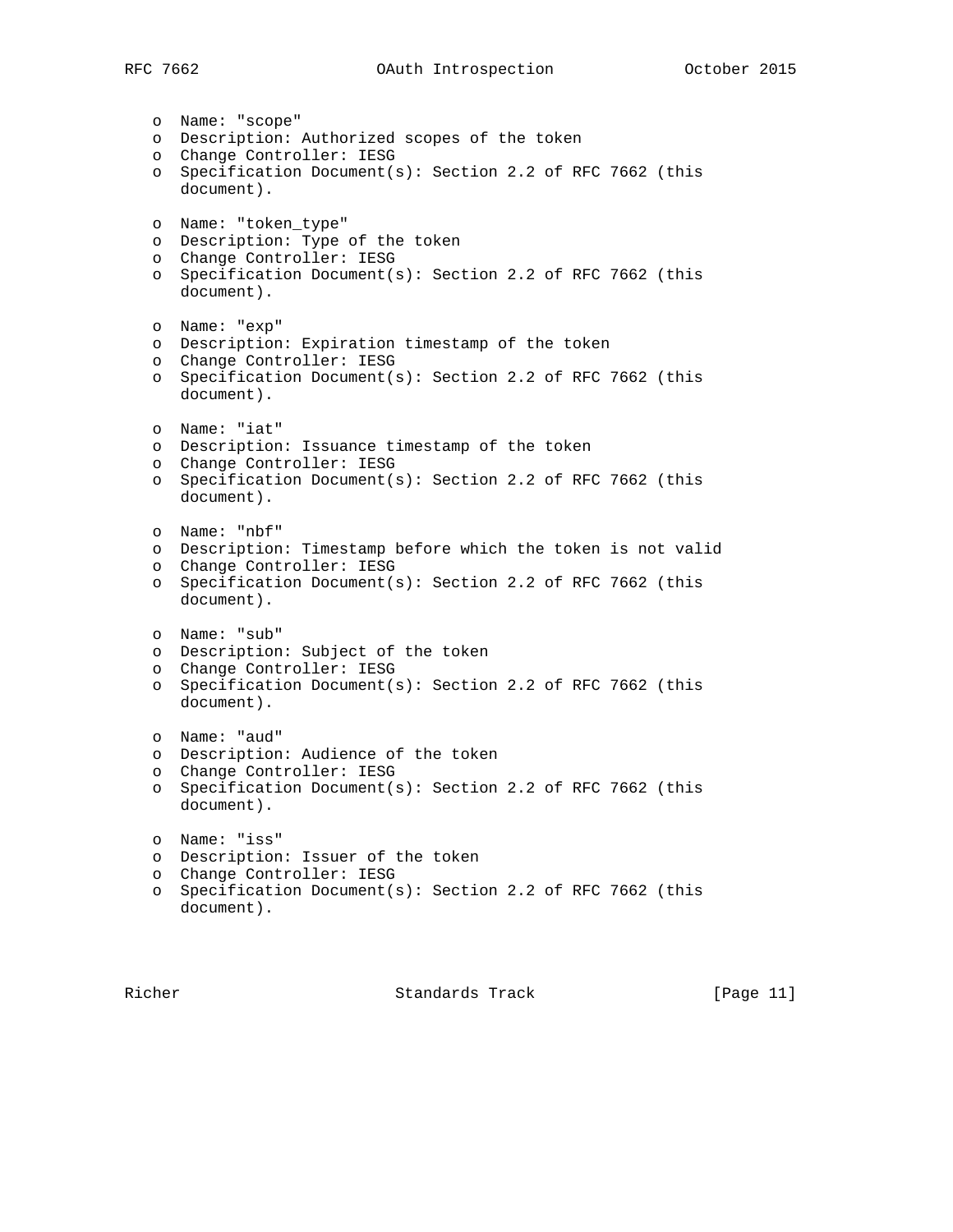- o Name: "jti"
- o Description: Unique identifier of the token
- o Change Controller: IESG
- o Specification Document(s): Section 2.2 of RFC 7662 (this document).
- 4. Security Considerations

 Since there are many different and valid ways to implement an OAuth 2.0 system, there are consequently many ways for an authorization server to determine whether or not a token is currently "active". However, since resource servers using token introspection rely on the authorization server to determine the state of a token, the authorization server MUST perform all applicable checks against a token's state. For instance, these tests include the following:

- o If the token can expire, the authorization server MUST determine whether or not the token has expired.
- o If the token can be issued before it is able to be used, the authorization server MUST determine whether or not a token's valid period has started yet.
- o If the token can be revoked after it was issued, the authorization server MUST determine whether or not such a revocation has taken place.
- o If the token has been signed, the authorization server MUST validate the signature.
- o If the token can be used only at certain resource servers, the authorization server MUST determine whether or not the token can be used at the resource server making the introspection call.

 If an authorization server fails to perform any applicable check, the resource server could make an erroneous security decision based on that response. Note that not all of these checks will be applicable to all OAuth 2.0 deployments and it is up to the authorization server to determine which of these checks (and any other checks) apply.

 If left unprotected and un-throttled, the introspection endpoint could present a means for an attacker to poll a series of possible token values, fishing for a valid token. To prevent this, the authorization server MUST require authentication of protected resources that need to access the introspection endpoint and SHOULD require protected resources to be specifically authorized to call the introspection endpoint. The specifics of such authentication credentials are out of scope of this specification, but commonly these credentials could take the form of any valid client authentication mechanism used with the token endpoint, an OAuth 2.0 access token, or other HTTP authorization or authentication mechanism. A single piece of software acting as both a client and a

Richer Standards Track [Page 12]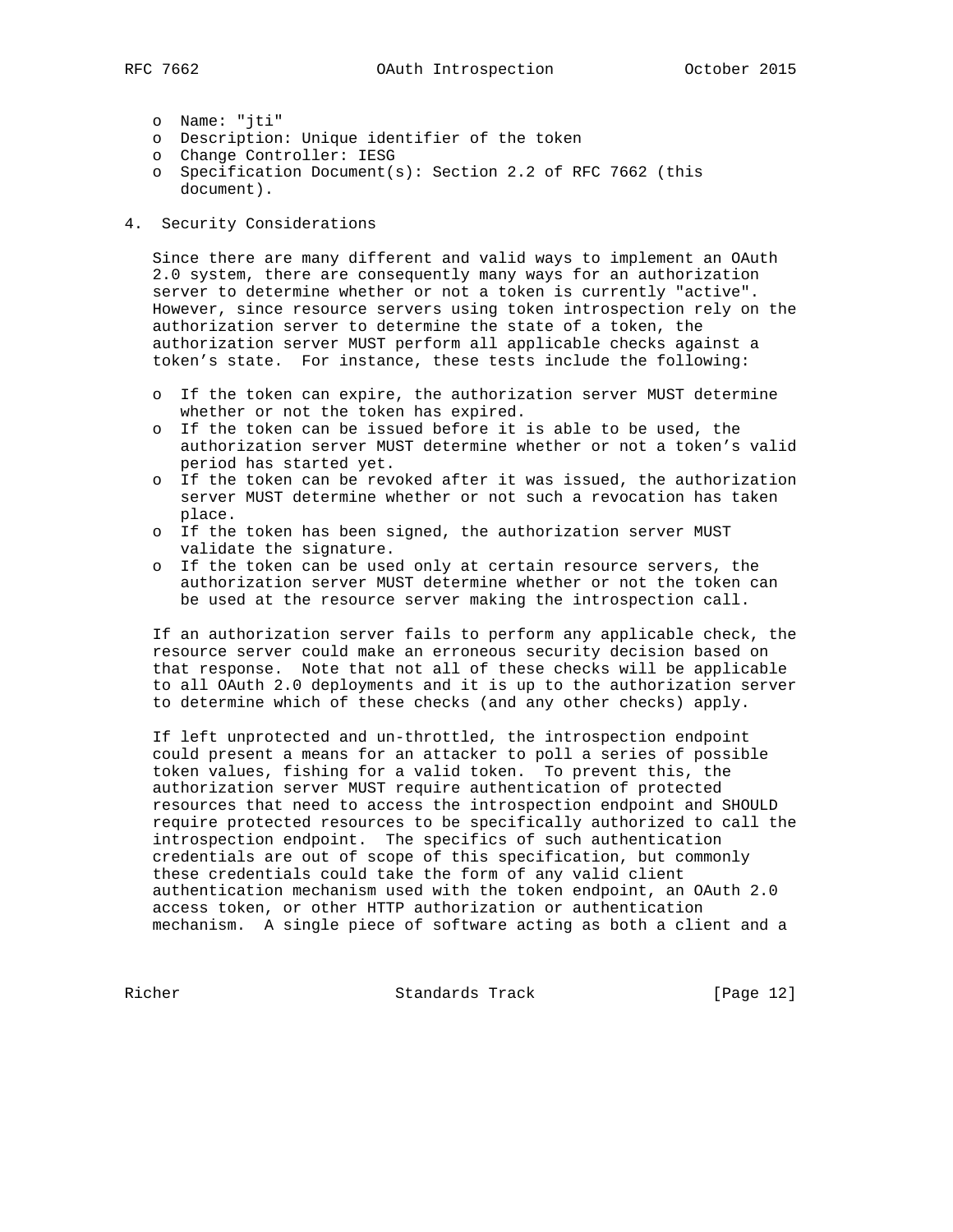protected resource MAY reuse the same credentials between the token endpoint and the introspection endpoint, though doing so potentially conflates the activities of the client and protected resource portions of the software and the authorization server MAY require separate credentials for each mode.

 Since the introspection endpoint takes in OAuth 2.0 tokens as parameters and responds with information used to make authorization decisions, the server MUST support Transport Layer Security (TLS) 1.2 [RFC5246] and MAY support additional transport-layer mechanisms meeting its security requirements. When using TLS, the client or protected resource MUST perform a TLS/SSL server certificate check, as specified in [RFC6125]. Implementation security considerations can be found in Recommendations for Secure Use of TLS and DTLS [BCP195].

 To prevent the values of access tokens from leaking into server-side logs via query parameters, an authorization server offering token introspection MAY disallow the use of HTTP GET on the introspection endpoint and instead require the HTTP POST method to be used at the introspection endpoint.

 To avoid disclosing the internal state of the authorization server, an introspection response for an inactive token SHOULD NOT contain any additional claims beyond the required "active" claim (with its value set to "false").

 Since a protected resource MAY cache the response of the introspection endpoint, designers of an OAuth 2.0 system using this protocol MUST consider the performance and security trade-offs inherent in caching security information such as this. A less aggressive cache with a short timeout will provide the protected resource with more up-to-date information (due to it needing to query the introspection endpoint more often) at the cost of increased network traffic and load on the introspection endpoint. A more aggressive cache with a longer duration will minimize network traffic and load on the introspection endpoint, but at the risk of stale information about the token. For example, the token may be revoked while the protected resource is relying on the value of the cached response to make authorization decisions. This creates a window during which a revoked token could be used at the protected resource. Consequently, an acceptable cache validity duration needs to be carefully considered given the concerns and sensitivities of the protected resource being accessed and the likelihood of a token being revoked or invalidated in the interim period. Highly sensitive environments can opt to disable caching entirely on the protected resource to eliminate the risk of stale cached information entirely, again at the cost of increased network traffic and server load. If

Richer Standards Track [Page 13]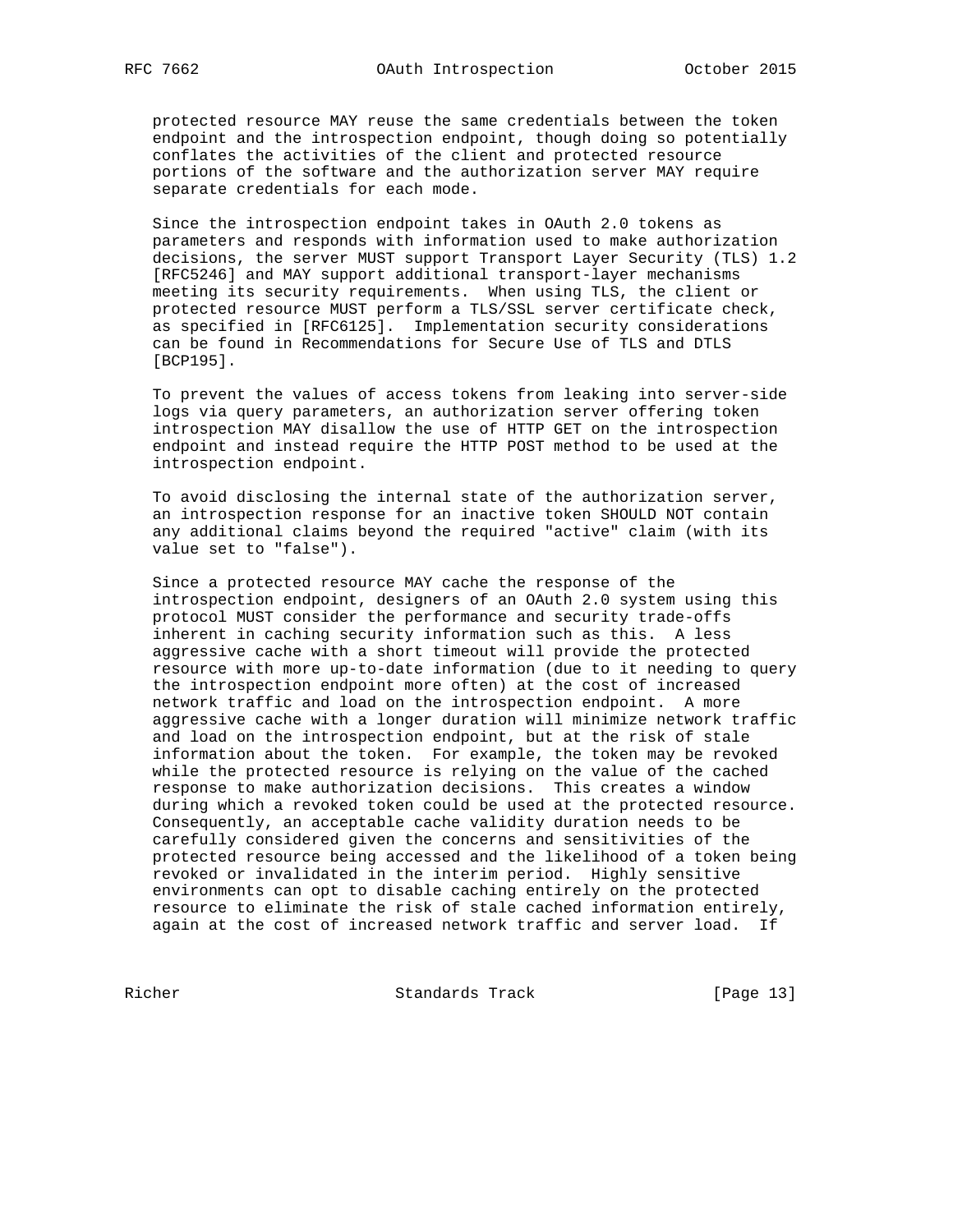the response contains the "exp" parameter (expiration), the response MUST NOT be cached beyond the time indicated therein.

 An authorization server offering token introspection must be able to understand the token values being presented to it during this call. The exact means by which this happens is an implementation detail and is outside the scope of this specification. For unstructured tokens, this could take the form of a simple server-side database query against a data store containing the context information for the token. For structured tokens, this could take the form of the server parsing the token, validating its signature or other protection mechanisms, and returning the information contained in the token back to the protected resource (allowing the protected resource to be unaware of the token's contents, much like the client). Note that for tokens carrying encrypted information that is needed during the introspection process, the authorization server must be able to decrypt and validate the token to access this information. Also note that in cases where the authorization server stores no information about the token and has no means of accessing information about the token by parsing the token itself, it cannot likely offer an introspection service.

5. Privacy Considerations

 The introspection response may contain privacy-sensitive information such as user identifiers for resource owners. When this is the case, measures MUST be taken to prevent disclosure of this information to unintended parties. One method is to transmit user identifiers as opaque service-specific strings, potentially returning different identifiers to each protected resource.

 If the protected resource sends additional information about the client's request to the authorization server (such as the client's IP address) using an extension of this specification, such information could have additional privacy considerations that the extension should detail. However, the nature and implications of such extensions are outside the scope of this specification.

 Omitting privacy-sensitive information from an introspection response is the simplest way of minimizing privacy issues.

Richer Standards Track [Page 14]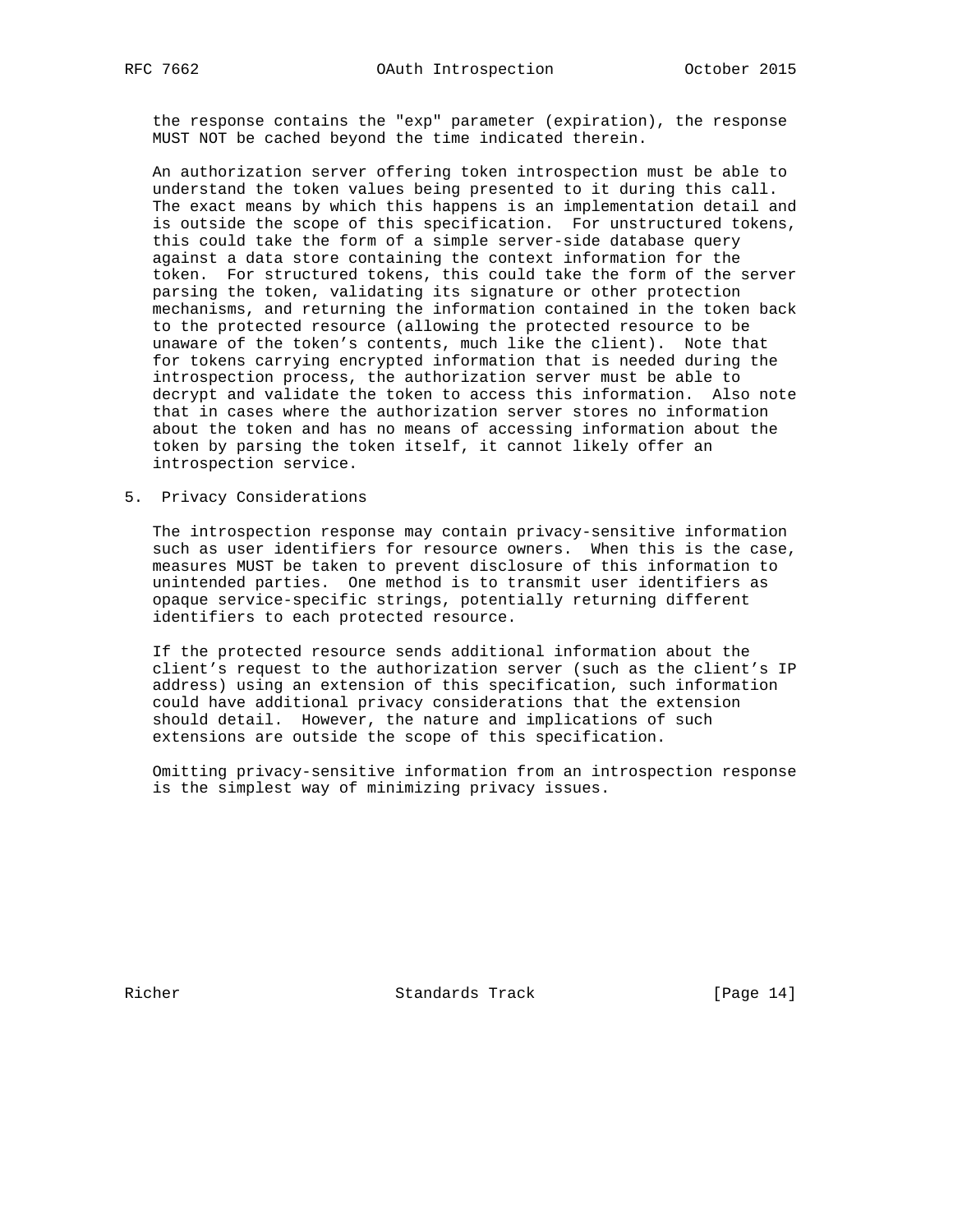## 6. References

- 6.1. Normative References
	- [RFC2119] Bradner, S., "Key words for use in RFCs to Indicate Requirement Levels", BCP 14, RFC 2119, DOI 10.17487/RFC2119, March 1997, <http://www.rfc-editor.org/info/rfc2119>.
	- [RFC5226] Narten, T. and H. Alvestrand, "Guidelines for Writing an IANA Considerations Section in RFCs", BCP 26, RFC 5226, DOI 10.17487/RFC5226, May 2008, <http://www.rfc-editor.org/info/rfc5226>.
- [RFC5246] Dierks, T. and E. Rescorla, "The Transport Layer Security (TLS) Protocol Version 1.2", RFC 5246, DOI 10.17487/RFC5246, August 2008, <http://www.rfc-editor.org/info/rfc5246>.
	- [RFC6125] Saint-Andre, P. and J. Hodges, "Representation and Verification of Domain-Based Application Service Identity within Internet Public Key Infrastructure Using X.509 (PKIX) Certificates in the Context of Transport Layer Security (TLS)", RFC 6125, DOI 10.17487/RFC6125, March 2011, <http://www.rfc-editor.org/info/rfc6125>.
	- [RFC6749] Hardt, D., Ed., "The OAuth 2.0 Authorization Framework", RFC 6749, DOI 10.17487/RFC6749, October 2012, <http://www.rfc-editor.org/info/rfc6749>.
	- [RFC6750] Jones, M. and D. Hardt, "The OAuth 2.0 Authorization Framework: Bearer Token Usage", RFC 6750, DOI 10.17487/RFC6750, October 2012, <http://www.rfc-editor.org/info/rfc6750>.
	- [RFC7009] Lodderstedt, T., Ed., Dronia, S., and M. Scurtescu, "OAuth 2.0 Token Revocation", RFC 7009, DOI 10.17487/RFC7009, August 2013, <http://www.rfc-editor.org/info/rfc7009>.
	- [RFC7159] Bray, T., Ed., "The JavaScript Object Notation (JSON) Data Interchange Format", RFC 7159, DOI 10.17487/RFC7159, March 2014, <http://www.rfc-editor.org/info/rfc7159>.
	- [RFC7231] Fielding, R., Ed. and J. Reschke, Ed., "Hypertext Transfer Protocol (HTTP/1.1): Semantics and Content", RFC 7231, DOI 10.17487/RFC7231, June 2014, <http://www.rfc-editor.org/info/rfc7231>.

Richer Standards Track [Page 15]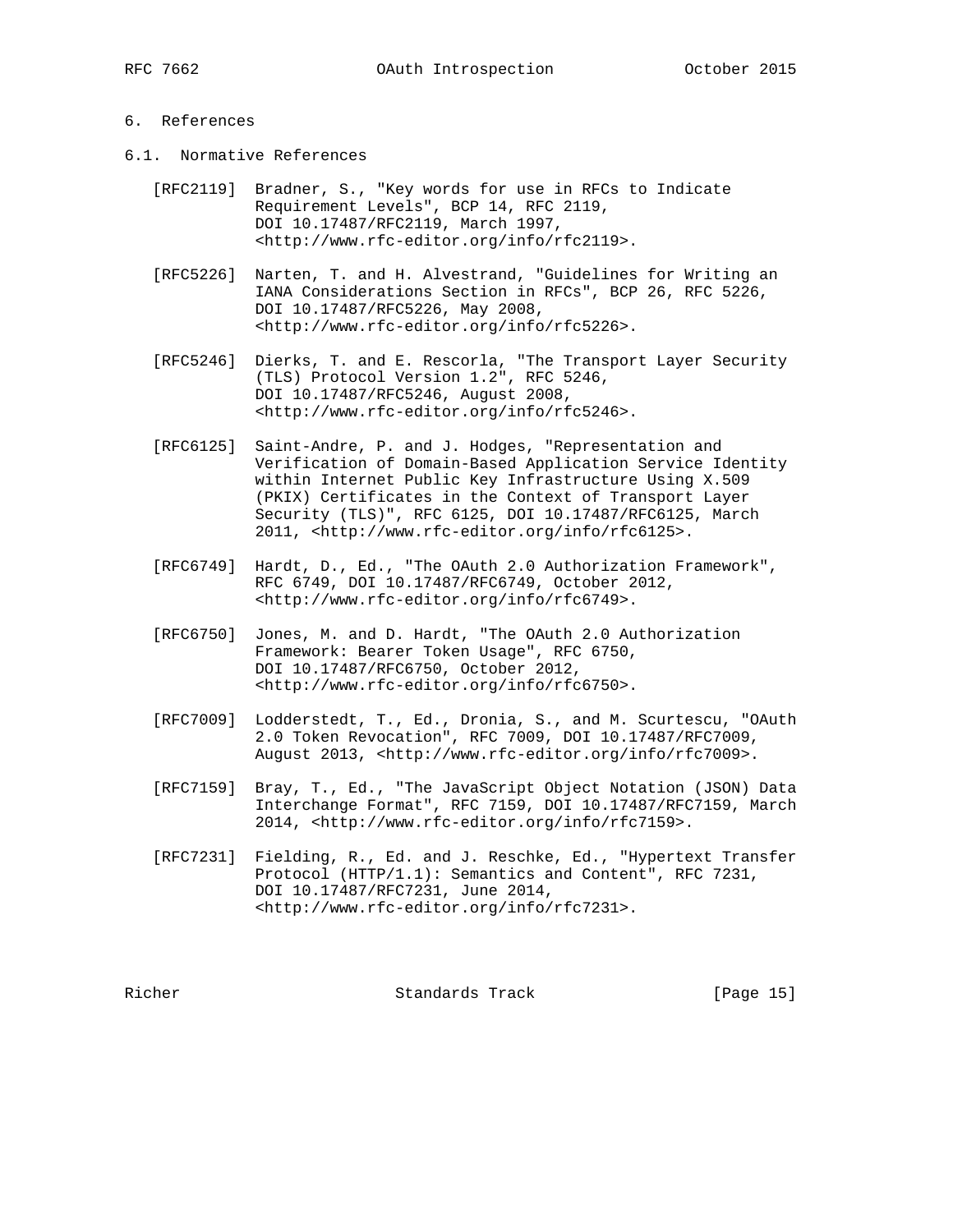[RFC7519] Jones, M., Bradley, J., and N. Sakimura, "JSON Web Token (JWT)", RFC 7519, DOI 10.17487/RFC7519, May 2015, <http://www.rfc-editor.org/info/rfc7519>.

[W3C.REC-html5-20141028]

 Hickson, I., Berjon, R., Faulkner, S., Leithead, T., Navara, E., 0'Connor, E., and S. Pfeiffer, "HTML5", World Wide Web Consortium Recommendation REC-html5-20141028, October 2014, <http://www.w3.org/TR/2014/REC-html5-20141028>.

- 6.2. Informative References
	- [BCP195] Sheffer, Y., Holz, R., and P. Saint-Andre, "Recommendations for Secure Use of Transport Layer Security (TLS) and Datagram Transport Layer Security (DTLS)", BCP 195, RFC 7525, May 2015, <http://www.rfc-editor.org/info/bcp195>.

Richer Standards Track [Page 16]